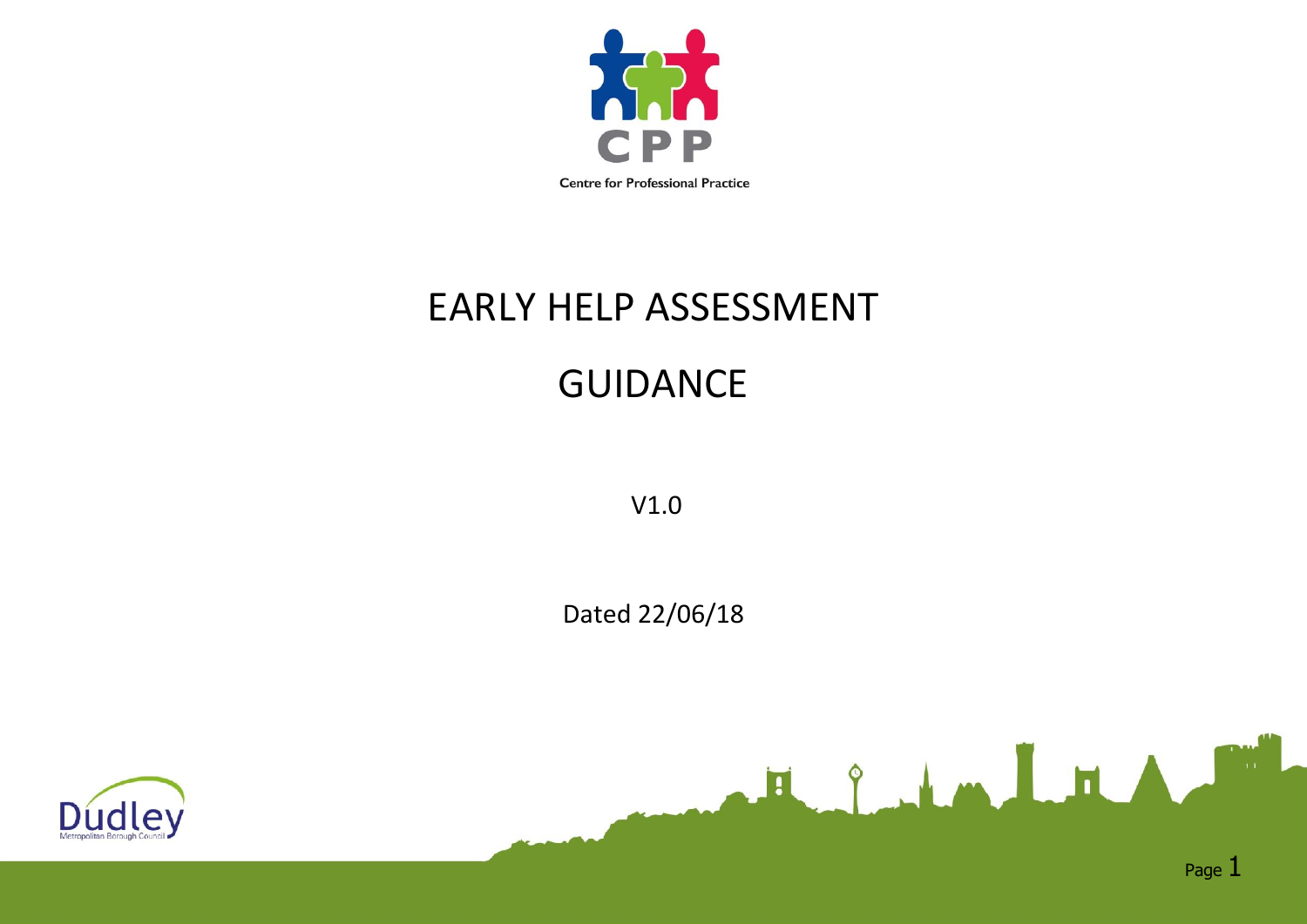

## **Introduction**

This guidance is to be used in addition to the prompts contained with the Early Help Assessment tool that was launched on the 20/04/18.

The purpose of this guidance is to provide insight on:

- how to approach the completion of the Early Help Assessment,
- the possible questions that should be considered during its completion and
- what makes a 'Good' assessment

The questions suggested throughout pages 11-20 of this guidance are not exhaustive and should only be used as prompts to start gathering information that is required.

Not all questions will apply to all families so there will be the need for practitioners to be creative at times and improvise on what needs to be asked to fit the context of the work and the needs of the family.

**Always remember to check the Threshold document during the assessment process.**

**If you are unsure of the threshold check with your local Family Centre.**



Helen LEA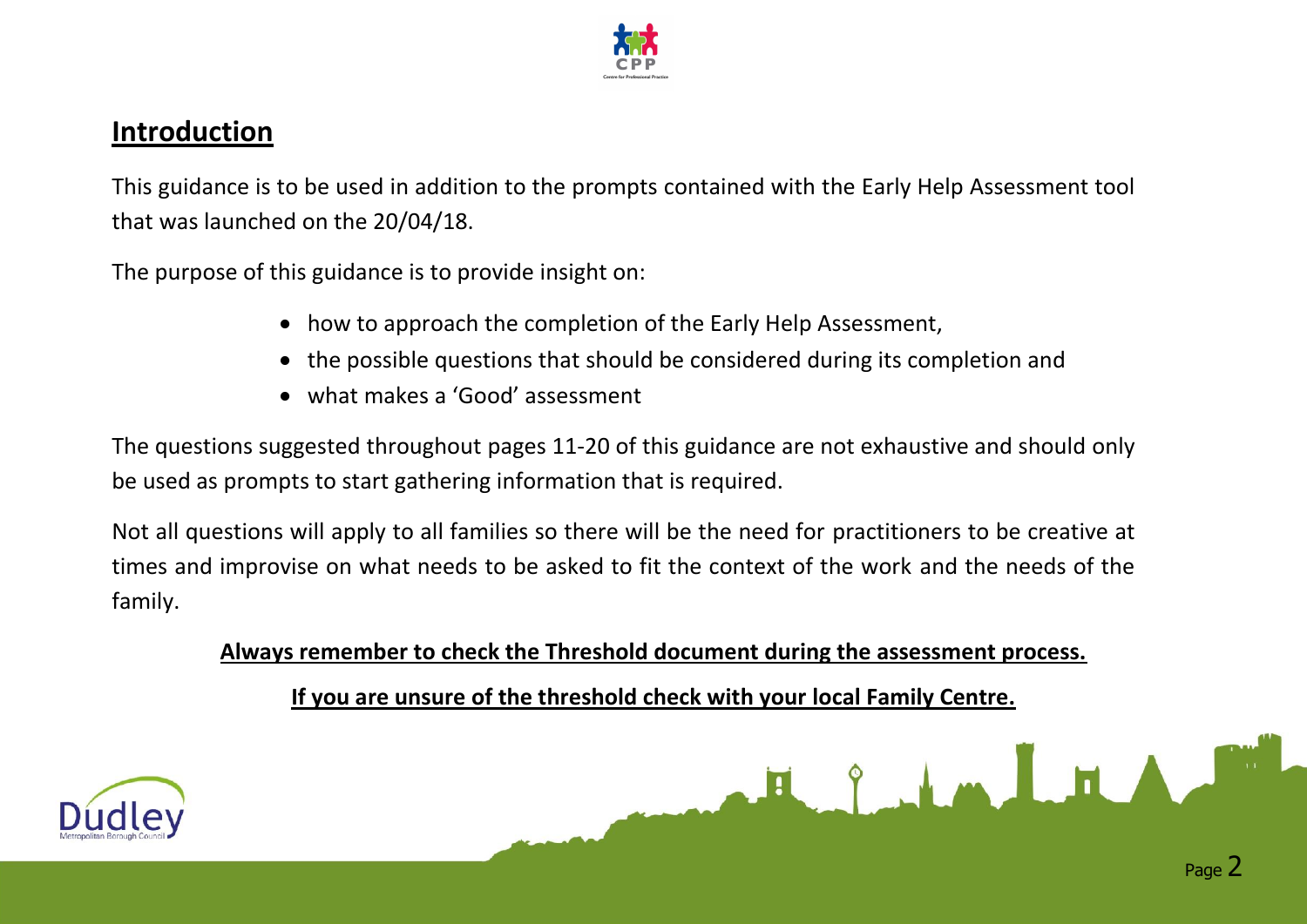

## **The Early Help Assessment Guidance:**

**Completing Sections 1, 2 and 3**



- Please ensure that you tick the appropriate boxes in this section. Although there is the option to indicate that consent was verbally obtained, **good practice would suggest that where possible written consent is obtained.**
- Under the new GDPR guidelines when obtaining consent, practitioners must inform the family that the contact details they provide will be created/add on the case file and that any information given to the author of the report may be shared with relevant agencies.
- This conversation with the family **must** be entered in your service's relevant recording system. This is classed as consent for practitioners to share the information.

H Julm LH

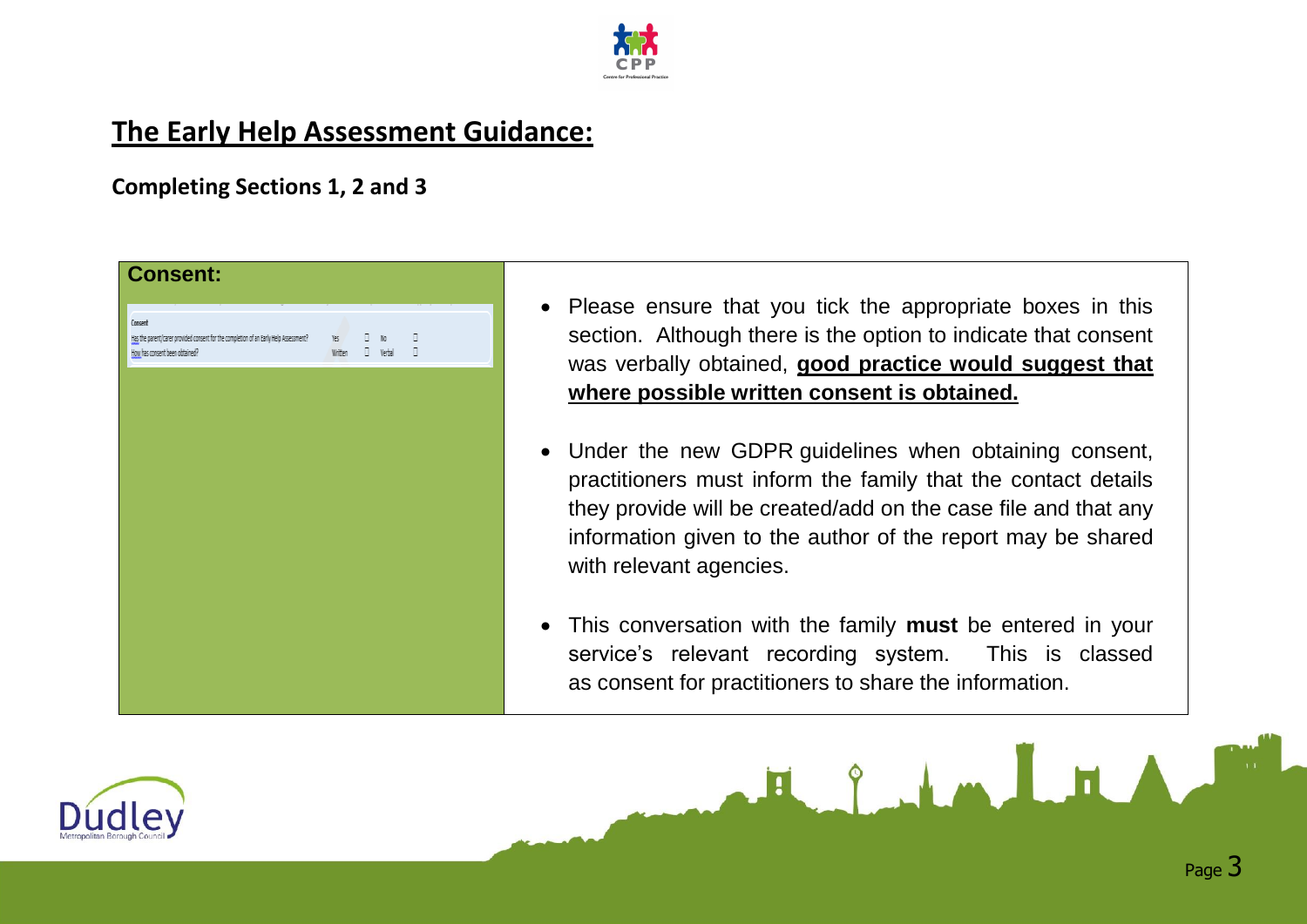

| 1.                                             | Family Details (these ant additional rows if required) |                       |         |                                        |                                 |                                                             |              |                                                                |
|------------------------------------------------|--------------------------------------------------------|-----------------------|---------|----------------------------------------|---------------------------------|-------------------------------------------------------------|--------------|----------------------------------------------------------------|
| Parent/Carer<br><b>First Name</b>              | Surname                                                | 0.0.8<br>(dd/mm/yyyy) | Gender  | Parental<br>Responsibility?<br>(Y/94)  | Ethnicity<br>(See Appendix A)   | <b>Interpreter Required</b><br>(V/N)-If Y state language)   |              | Disability/<br>Additional Needs? (Y/K)-<br><b>If Y statell</b> |
|                                                |                                                        |                       |         |                                        |                                 |                                                             |              |                                                                |
| Significant Other/s<br><b>First Name</b>       | Surname                                                | 0.0.8<br>(dd/mm/yyyyd | Geneter | Parental<br>Responsibility?<br>(17/74) | Ethnicity<br>(See Appendix A)   | <b>Interpreter Required</b><br>(V/N)-If Y state language)   |              | Disability/Additional<br>Needs? (V/K) - If Y please<br>state)  |
|                                                |                                                        |                       |         |                                        |                                 |                                                             |              |                                                                |
| <b>Child/Young Person</b><br><b>First Name</b> | Sumame                                                 | 0.0.8<br>(dd/mm/yyyy) | Gender  |                                        | Ethnicity<br>(See Appendix A)   | <b>Interpreter Required</b><br>(Y/N) - If Y state language) |              | Disability/Additional<br>Needs? (Y/N)- If Y planse<br>state)   |
|                                                |                                                        |                       |         |                                        |                                 |                                                             |              |                                                                |
|                                                |                                                        |                       |         |                                        |                                 |                                                             |              |                                                                |
|                                                |                                                        |                       |         |                                        |                                 |                                                             |              |                                                                |
|                                                |                                                        |                       |         |                                        |                                 |                                                             |              |                                                                |
| Main Family Address:                           |                                                        | Home Tel No.          |         |                                        | Address of Significant Other/s: |                                                             | Home Tel No. |                                                                |

- **Family Details: Ensure that you put as much detail in to this section as** possible.
	- If some information is unknown, type 'not known' into the box as it indicates that you are aware of what information is missing and that it potentially needs to be collected at a later date. **Leaving blank boxes can be interpreted as though you have not considered the information.**
	- Be mindful that there could be more parent/carer or significant others in the child's life so ensure that these details are relevant and accurate. Significant others are friends/family that have a significant role in the child's life.



Herbert LHA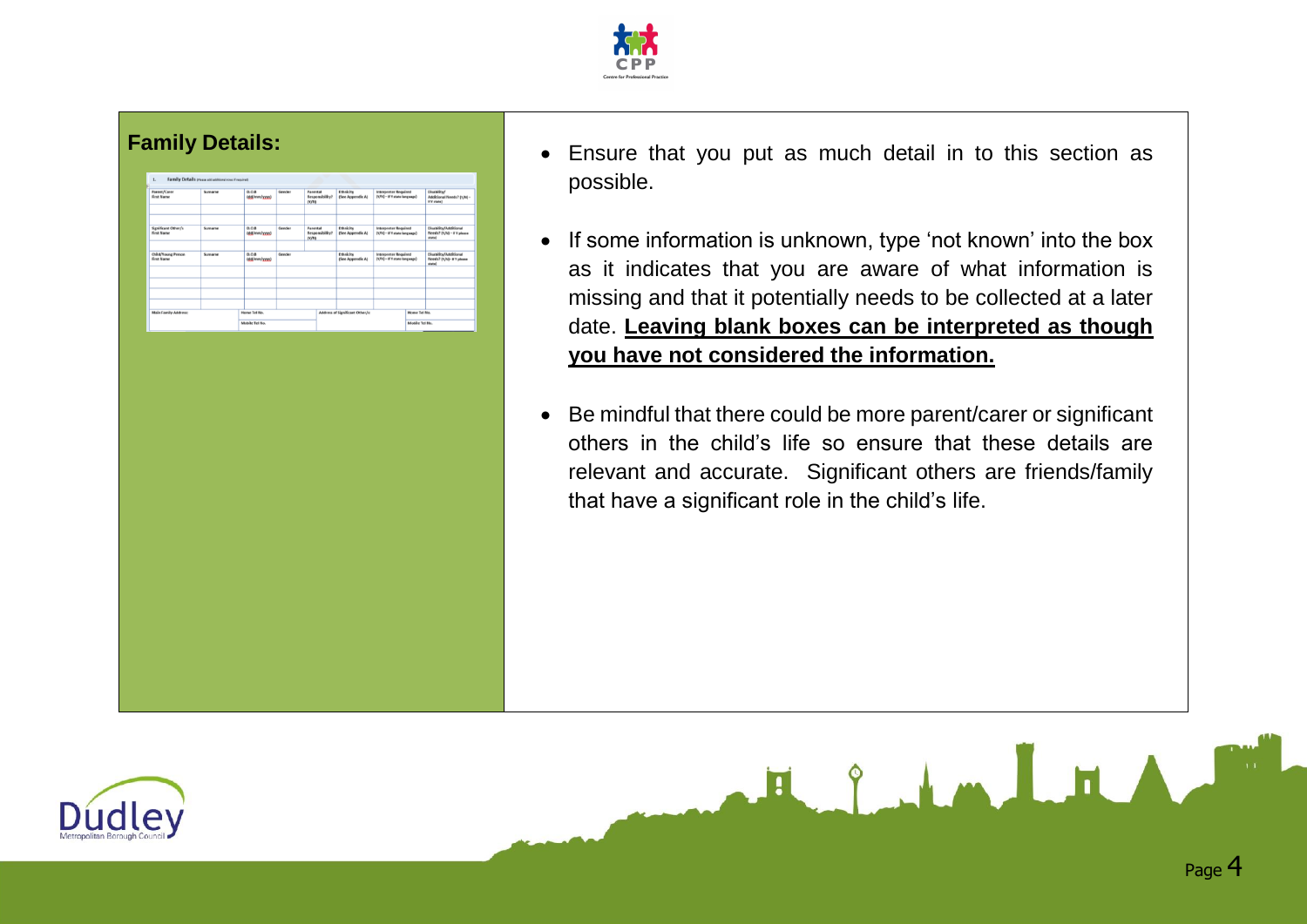

| 2. Agencies supporting the family                                                              |                                |                                                                     |                                                                  | information that enables them to fill in this section completely.                  |
|------------------------------------------------------------------------------------------------|--------------------------------|---------------------------------------------------------------------|------------------------------------------------------------------|------------------------------------------------------------------------------------|
| What services have previously been or are currently involved with this family                  |                                |                                                                     |                                                                  |                                                                                    |
| Service                                                                                        | Involvement                    | Name/Contact Details<br>of Professional<br><b>Receiving Support</b> | Name/s of Family Member   Dates Intervention Received<br>From/To | • As much information as possible should be reflected in this                      |
| Children's Social Care                                                                         | Yes No Not Known<br>$\Box$     |                                                                     |                                                                  |                                                                                    |
| Children's Adolescent Mental Health Service (CAMHS)                                            | 10 I O I<br>л.                 |                                                                     |                                                                  | section of the assessment.                                                         |
| Special Educational Needs/Children's Disability/ Sensory                                       | 미미<br>$\Box$                   |                                                                     |                                                                  |                                                                                    |
| Impairment                                                                                     |                                |                                                                     |                                                                  |                                                                                    |
| Nursery provision                                                                              | $\Box$                         |                                                                     |                                                                  |                                                                                    |
| Primary school                                                                                 | $\Box$<br>00                   |                                                                     |                                                                  |                                                                                    |
| Secondary School                                                                               | 10 I O I<br>$\Box$             |                                                                     |                                                                  |                                                                                    |
| Further Education provision                                                                    | $\Box$                         |                                                                     |                                                                  | At a minimum, information that demonstrates an awareness<br>$\bullet$              |
| Education Psychology                                                                           | о<br><b>OIO</b>                |                                                                     |                                                                  |                                                                                    |
| Education Welfare/Educational Investigation Service                                            | $\Box$<br>  0   0              |                                                                     |                                                                  |                                                                                    |
| Adult Services (Mental Health/Substance Misuse, Disability/ Specialist                         | П                              |                                                                     |                                                                  | of <b>Education and Health providers to the family is</b>                          |
| Health/Older People's Services/Other)                                                          |                                |                                                                     |                                                                  |                                                                                    |
| Housing                                                                                        | 10101 D                        |                                                                     |                                                                  | mandatory.                                                                         |
| Youth Offending Service                                                                        | $\Box$<br>00                   |                                                                     |                                                                  |                                                                                    |
| Police                                                                                         | $\Box$<br>  0   0              |                                                                     |                                                                  |                                                                                    |
| Domestic Violence Support<br>Health Visitor                                                    | 10 I O I<br>$\Box$<br>o<br>0 0 |                                                                     |                                                                  |                                                                                    |
| School Nurse                                                                                   |                                |                                                                     |                                                                  |                                                                                    |
| Midwife                                                                                        | $\Box$<br>10 I O I<br>0000     |                                                                     |                                                                  |                                                                                    |
|                                                                                                | $\Box$                         |                                                                     |                                                                  |                                                                                    |
| General Practitioner                                                                           |                                |                                                                     |                                                                  |                                                                                    |
| Dentist<br>Other intervention not listed: (Please state)                                       | 000                            |                                                                     |                                                                  |                                                                                    |
|                                                                                                |                                |                                                                     |                                                                  |                                                                                    |
| Name of person completing assessment:<br>Name of person undertaking this Early Help Assessment |                                |                                                                     |                                                                  | • It is mandatory that all boxes in this section are completed<br>in this section. |
| Name                                                                                           |                                |                                                                     |                                                                  |                                                                                    |
| Contact No.                                                                                    | Role:<br>Email:                | Organisation:<br>Address:                                           |                                                                  |                                                                                    |
|                                                                                                |                                |                                                                     |                                                                  |                                                                                    |

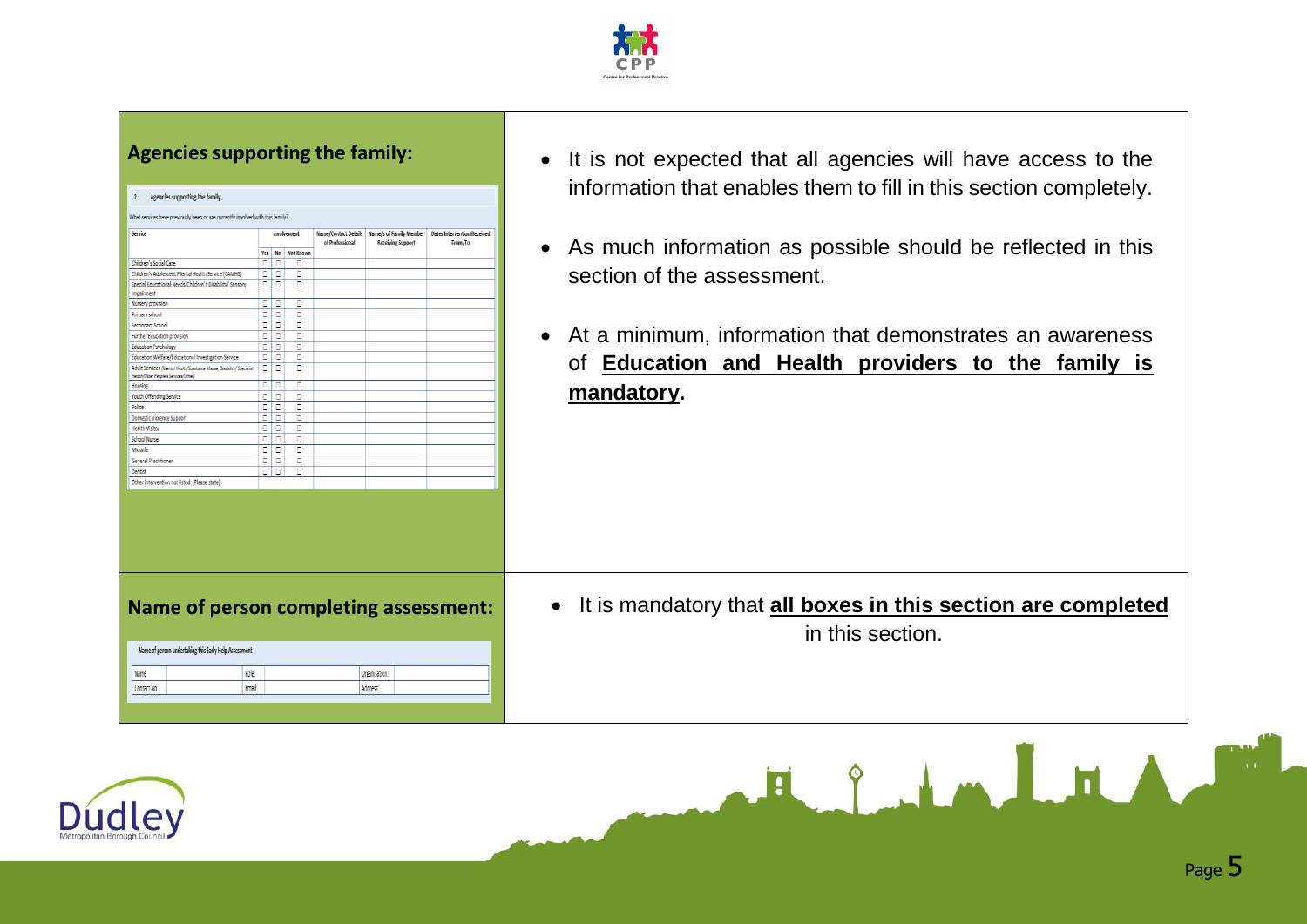

| Reason for the Early Help Assessment<br>3.                                                                                                                   |  |
|--------------------------------------------------------------------------------------------------------------------------------------------------------------|--|
| (Please do not leave any fields blank)                                                                                                                       |  |
| Date this Early Help Assessment started:                                                                                                                     |  |
| Why does an Early Help Assessment need to be completed for this family?                                                                                      |  |
| Please include;<br>Who identified a need for this Early Help Assessment?<br>What work has been done?<br>Who is involved?<br>What support is being asked for? |  |
|                                                                                                                                                              |  |
|                                                                                                                                                              |  |
|                                                                                                                                                              |  |
|                                                                                                                                                              |  |
|                                                                                                                                                              |  |
|                                                                                                                                                              |  |
|                                                                                                                                                              |  |
|                                                                                                                                                              |  |
|                                                                                                                                                              |  |
|                                                                                                                                                              |  |
|                                                                                                                                                              |  |
|                                                                                                                                                              |  |

- **Reason for completing assessment:**  $\bullet$  Ensure that the date the assessment has started is written on the form
	- When writing why the EHA is needed for the family, consider the questions already included on the EHA in this section. Be very clear and specific about why you feel an EHA is needed, including what concerns are held for the child/family.
	- Simply saying 'Support is needed', 'Family are stressed', 'Referral needed' or 'Because I've been asked to write it' **is not acceptable.** You would need to expand on these examples to explain what specific support is needed and why or what stresses the family are under.

Helen LH

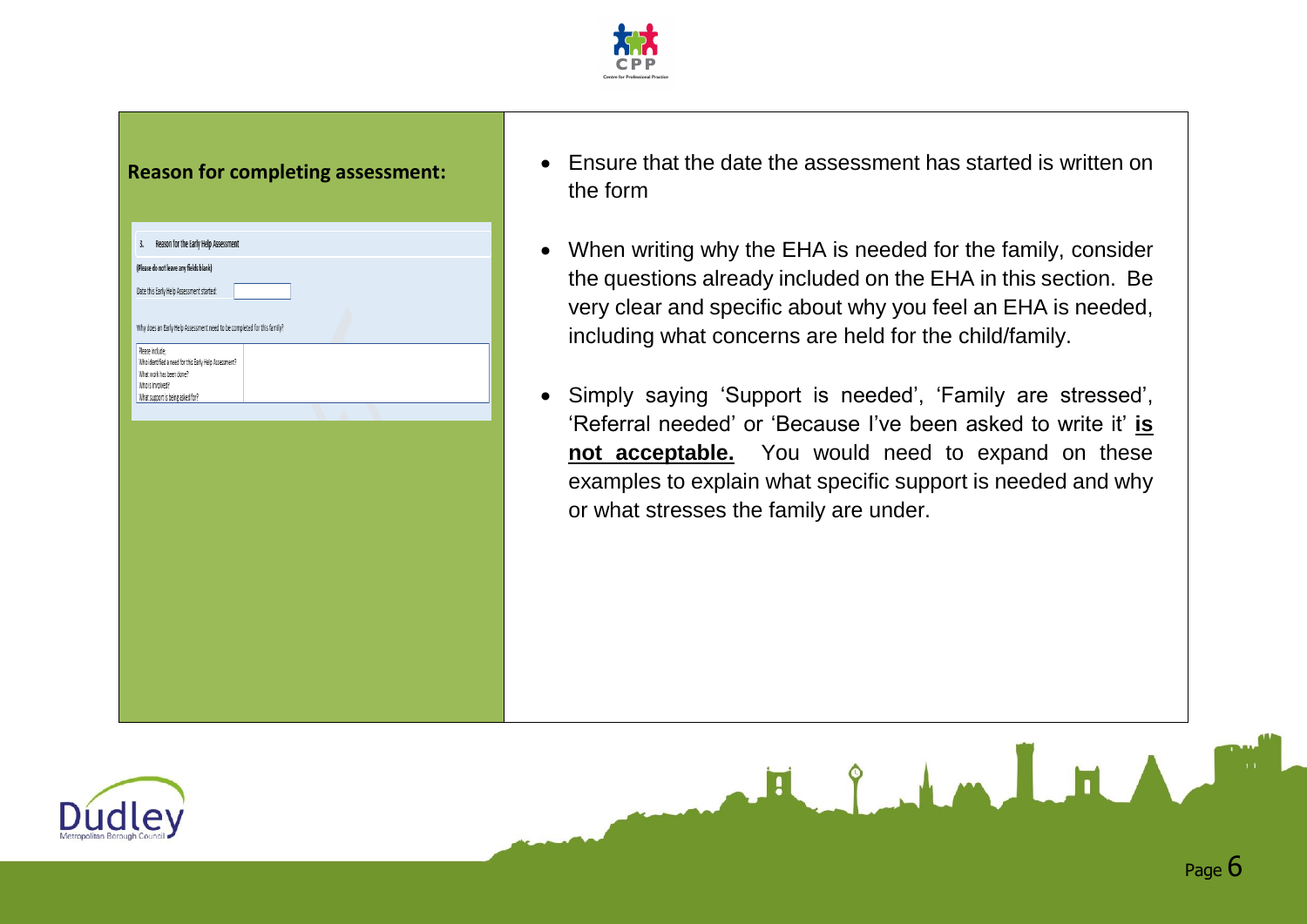

## **Parents and child's views of**

| What are the parent/carer's views on the reasons for the Early Help Assessment? What are the child/young person's views on the reasons for the Early Help Assessment? |
|-----------------------------------------------------------------------------------------------------------------------------------------------------------------------|
| In their own words                                                                                                                                                    |
|                                                                                                                                                                       |
|                                                                                                                                                                       |
|                                                                                                                                                                       |
|                                                                                                                                                                       |
|                                                                                                                                                                       |
|                                                                                                                                                                       |
|                                                                                                                                                                       |
|                                                                                                                                                                       |
|                                                                                                                                                                       |
|                                                                                                                                                                       |
|                                                                                                                                                                       |
|                                                                                                                                                                       |
|                                                                                                                                                                       |
|                                                                                                                                                                       |
|                                                                                                                                                                       |
|                                                                                                                                                                       |
|                                                                                                                                                                       |
|                                                                                                                                                                       |
|                                                                                                                                                                       |
|                                                                                                                                                                       |
|                                                                                                                                                                       |
|                                                                                                                                                                       |
|                                                                                                                                                                       |
|                                                                                                                                                                       |
|                                                                                                                                                                       |
|                                                                                                                                                                       |
|                                                                                                                                                                       |

- **referral: Parent's views on the reason for assessment is solely about** their reaction and response to the concerns that have led to the EHA**, it is not about the findings of the EHA** or the proposed actions to assist with change.
	- The same with the child/young person's views on the assessment, this box is about their views and responses to concerns.
	- If it is felt that a child is too young to express a view, putting '**child is too young' is no longer an acceptable answer.**
	- You would need to state that "while [name of child] is too young to express their views on the concerns raised, it is expected that they would like to live in a house free from [stress/domestic abuse/ substance misuse/ emotional harm/other concerns]". Please see page 9 for guidance on capturing the Voice of the Child

F. J. L. L. L. T.

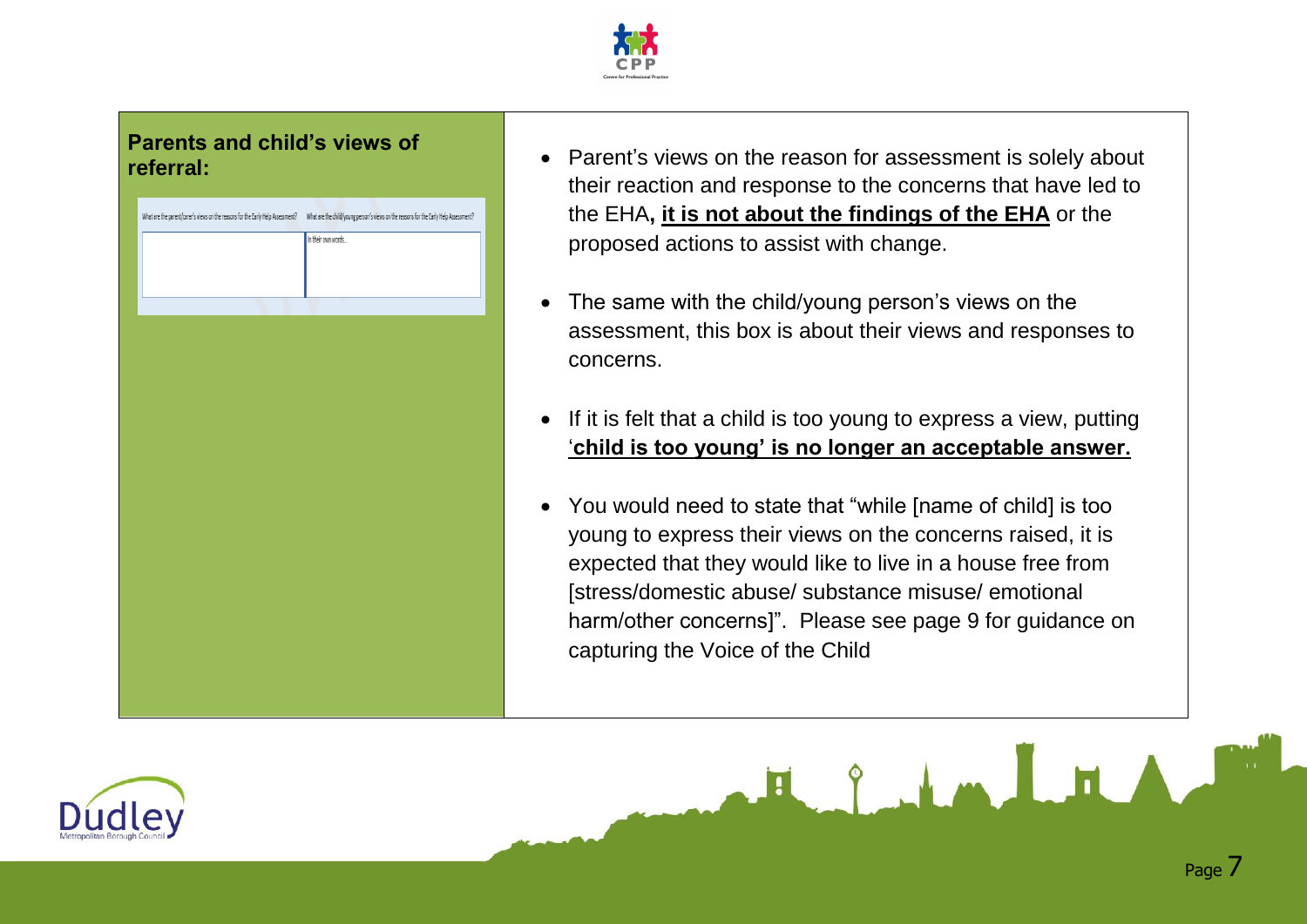

### **Who was involved?**

| Name | Relationship                                                                             |              | Name |        | Relationships |
|------|------------------------------------------------------------------------------------------|--------------|------|--------|---------------|
|      |                                                                                          |              |      |        |               |
|      |                                                                                          |              |      |        |               |
|      |                                                                                          |              |      |        |               |
|      |                                                                                          |              |      |        |               |
|      |                                                                                          |              |      |        |               |
|      | Who was not present during the Early Help Assessment? E.g. absent father, adult siblings |              |      |        |               |
| Name |                                                                                          | Relationship |      | Reason |               |
|      |                                                                                          |              |      |        |               |

 With regard to who was and who was not present at the assessment, be very clear in your recordings about who was spoken to. It is possible that some carers/parents/siblings were not seen as part of the assessment. **It is now mandatory that the reason why carers/parents/siblings were not seen is recorded on the EHA.** 



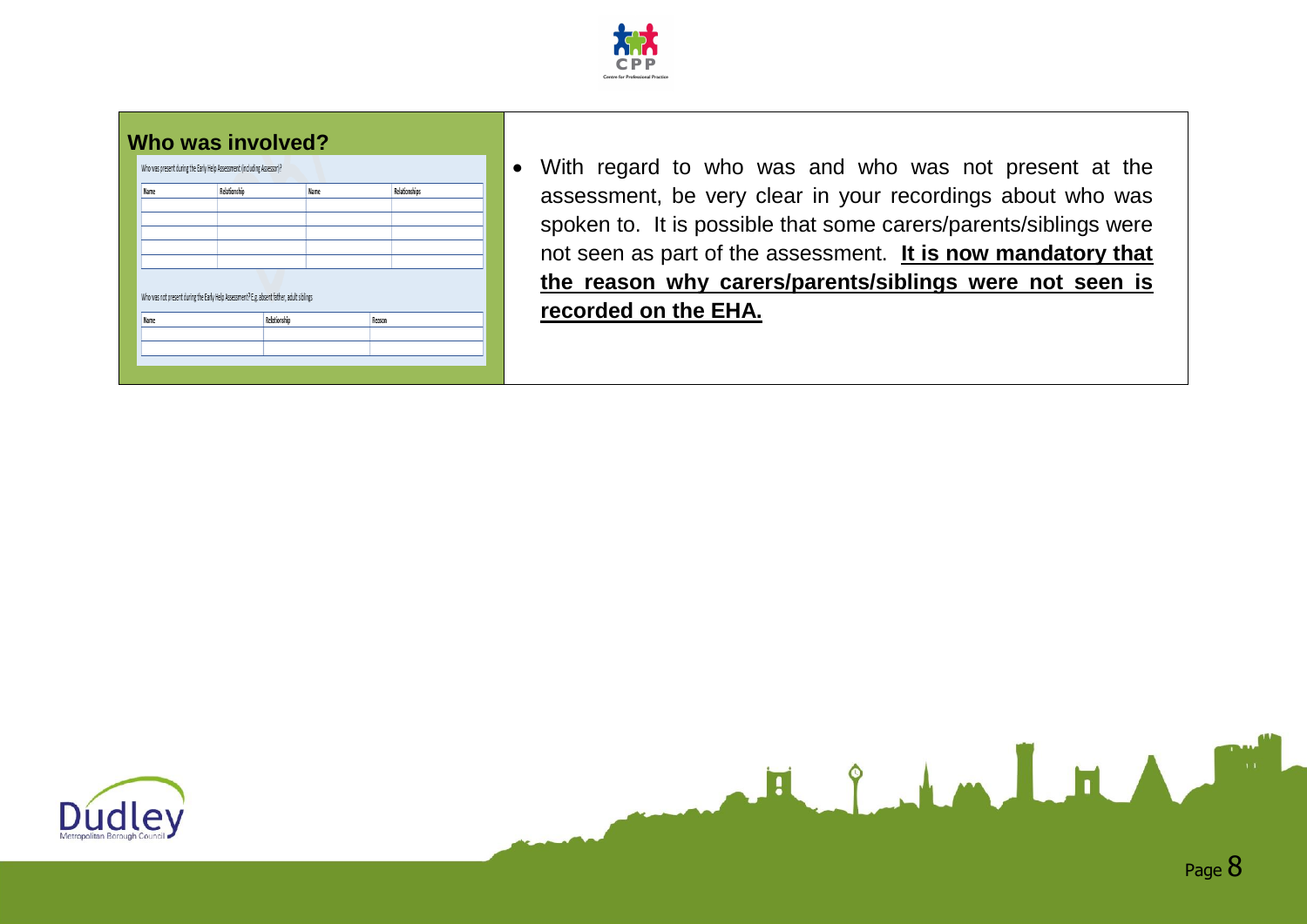

## **The Early Help Assessment Guidance:**

## **Completing Section 4**

- The Voice of the Child should be included within the assessment.
- If a child is unable to verbally contribute to the assessment, observations and analysis of the child should be included where appropriate.
- If you are in a position to work with other professionals to ensure that all children are seen then this is a clear example of good Early Help practice and should continue. If you are not in the position to ensure that all children in a family are seen, please seek advice from Early Help Enablers. They can be contacted on the following numbers:

| <b>Brierley Hill Cluster</b> |              | 01384 813322 Dudley Central Cluster | 01384 812440 |
|------------------------------|--------------|-------------------------------------|--------------|
| Dudley North Cluster         |              | 01384 813096 Halesowen Cluster      | 01384 813954 |
| Stourbridge Cluster          | 01384 818780 |                                     |              |

**There MUST be clear evidence in the assessment that children were seen as part of the assessment** 

**process and who saw the children.**



F. J. L. L. L. T.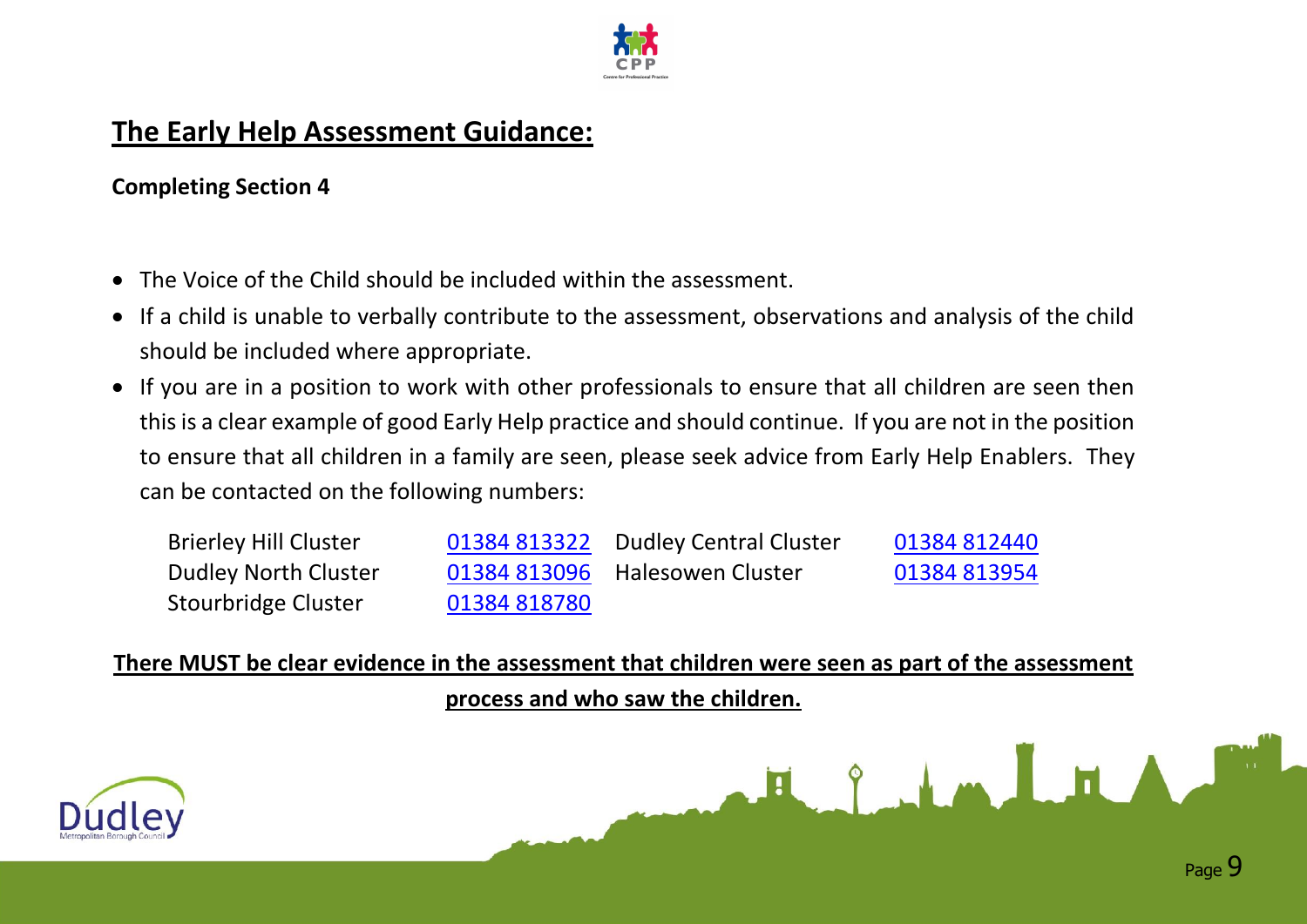

## **The Early Help Assessment Guidance:**

## **Completing Section 4 continued**

The current EHA has three key questions to consider:

What is working well? What are we worried about? What needs to change?

The questions on the following pages are prompts to assist with conversation, information gathering and assessment. The answers provided by family members will determine whether the information is recorded as an aspect of life that is working well or is a worry.

In more complex situations, it will be up to workers to use their professional judgement regarding whether information reflects aspects of life that are working well or are worries.

If some information is unknown or cannot be obtained please speak to your Early Help Enabler.

## **Remember: All Early Help Assessments must clearly show the impact of the child's situation on their health, development and overall wellbeing**





FL 9 Jun I FL 1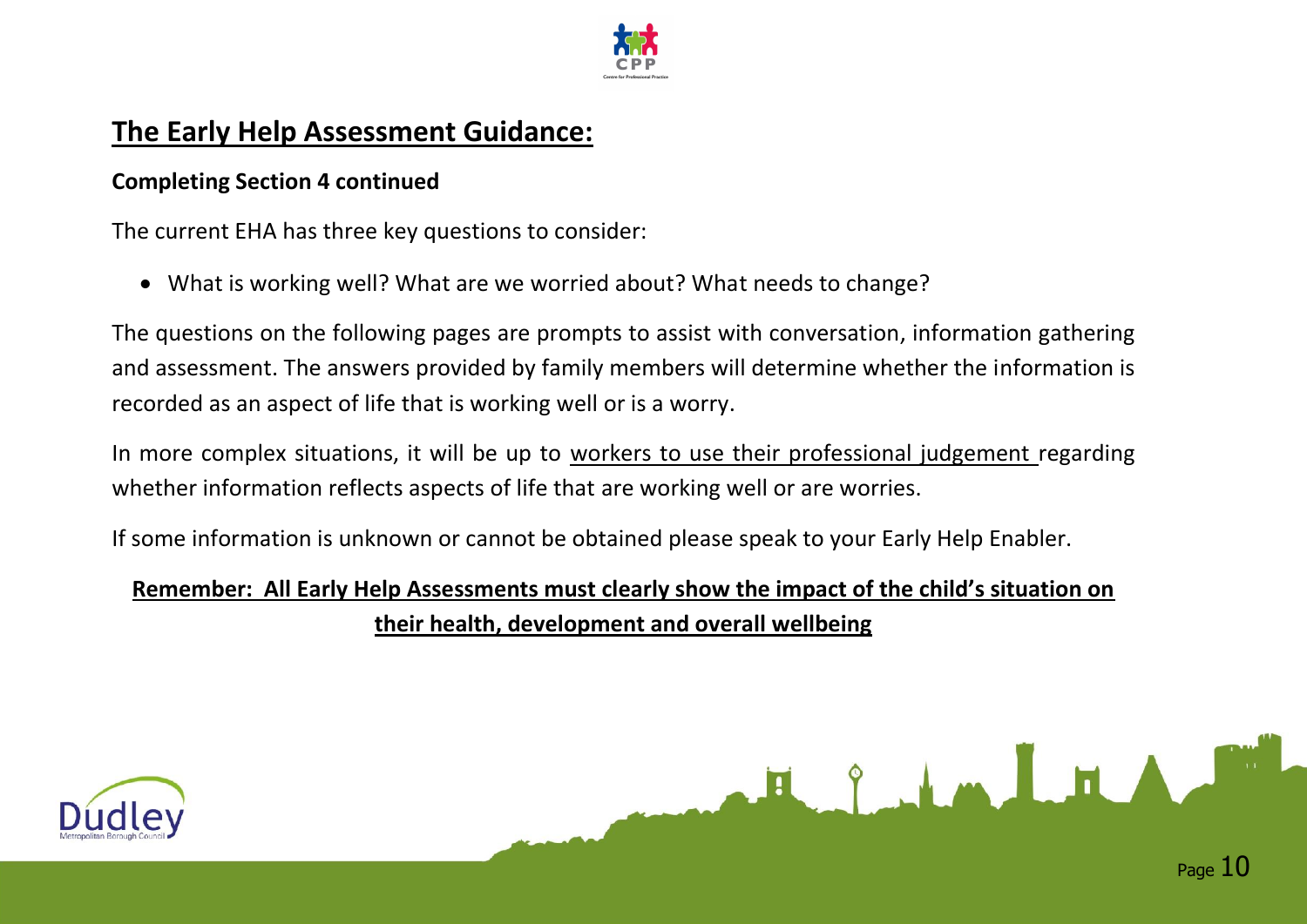

## **Child's Developmental Needs**

#### Health

Growth and development, physical/mental well being, impact of genetic factors and any impairment that needs to be considered. Inc. receiving appropriate health care when ill, adequate nutritious diet, exercise, immunisations where appropriate, developmental checks, dental/optical care. For older children - appropriate advice and info on issues that impact on health i.e. sex education and substance misuse

- Do the children have any health concerns? Are their health needs being met?
- What is the child's view of their health? Do they feel healthy or unhealthy? What makes them feel this way?
- Are the family and children registered with local GP / dentist / optician? Which one?
- Are developmental checks undertaken by health visitor, early years or childcare provider?
- Is a school nurse involved?
- Are immunisations record up to date?
- Do family members receive appropriate heath care when unwell? Do the children get taken to the GP when they are sick, if not why not?
- If mother is pregnant, is she attending antenatal appointments? Who is the midwife? What is the Expected Delivery Date?

Elimini

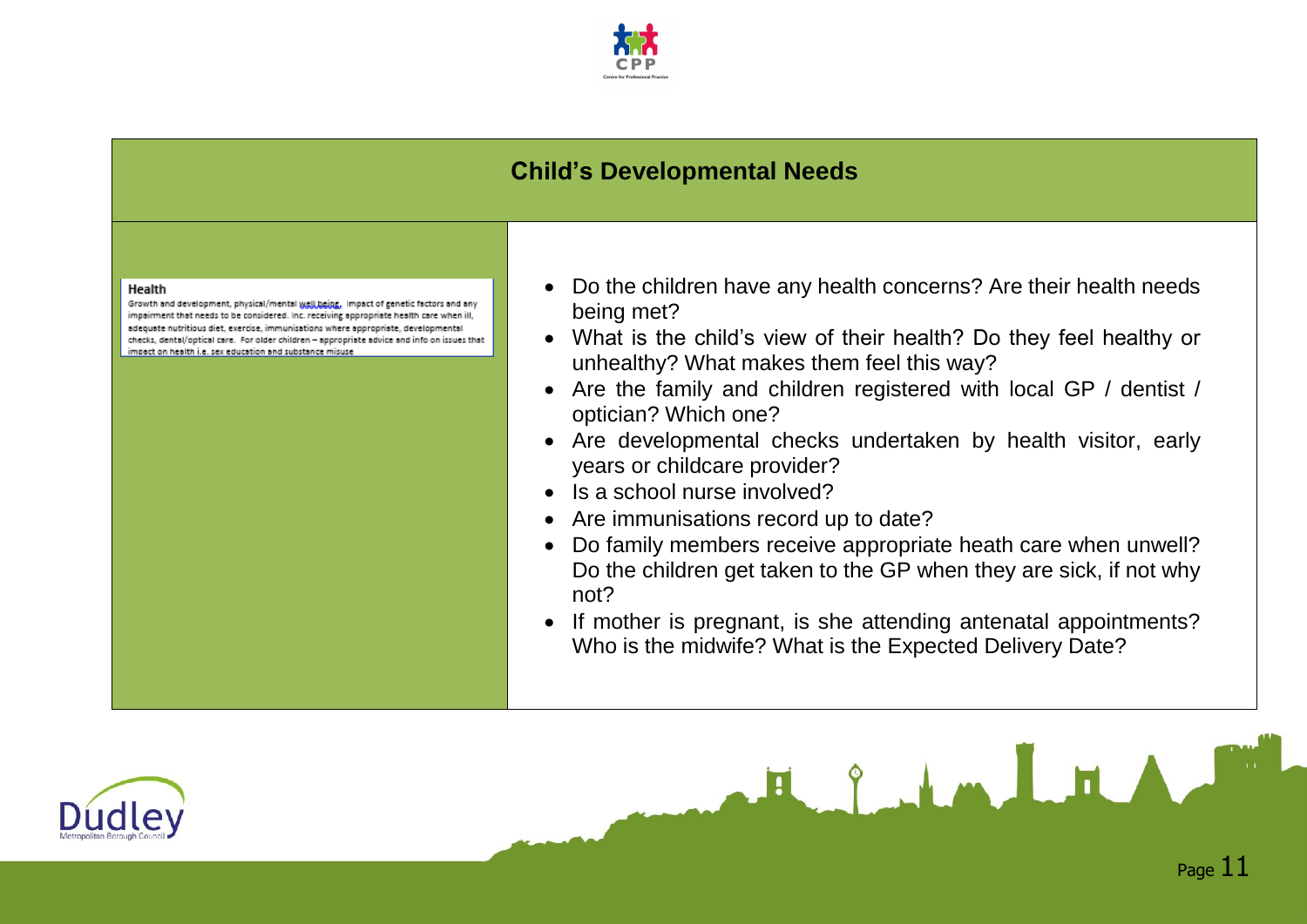

#### Education

All areas of cognitive development from birth. Inc. opportunities for play and interaction with other children, access to books, to acquire a range of skills and interests, experience success and achievement. Involves an adult interested in educational activities, progress and achievements, who takes account of the child's starting point and special educational needs

- What early years, childcare provision, school or college do the children attend? How regularly do they attend?
- What is the child's view of nursery, school or college?
- Do the children undertake any after school activities?
- What educational stimulation do the children receive outside of school? What age appropriate opportunities are there for play? Do the children have age appropriate toys / books / games / music? Meaningful interaction with caregiver? Opportunities for interaction with peers?
- Are there any special education needs?
- What are parents/carers views of the education the children is receiving? What are they doing to support this?

#### **Emotional and Behavioural Development**

Appropriateness of response, demonstrated in feelings and actions by a child, initially to parents and care givers and, as the child grows older, to others beyond the family. Inc. nature and quality of early attachments, characteristics of temperament, adaptation to change, response to stress and degrees of appropriate self-cape

- Are there any concerns for the child's behaviour or emotional development? What are they?
- Are the children developing appropriately for their age?
- How do the children feel they behave?
- Do parents have any health concerns of their own that might be impacting on their child's emotional and behavioural development? If yes, what support do they have for this?

E I HALT

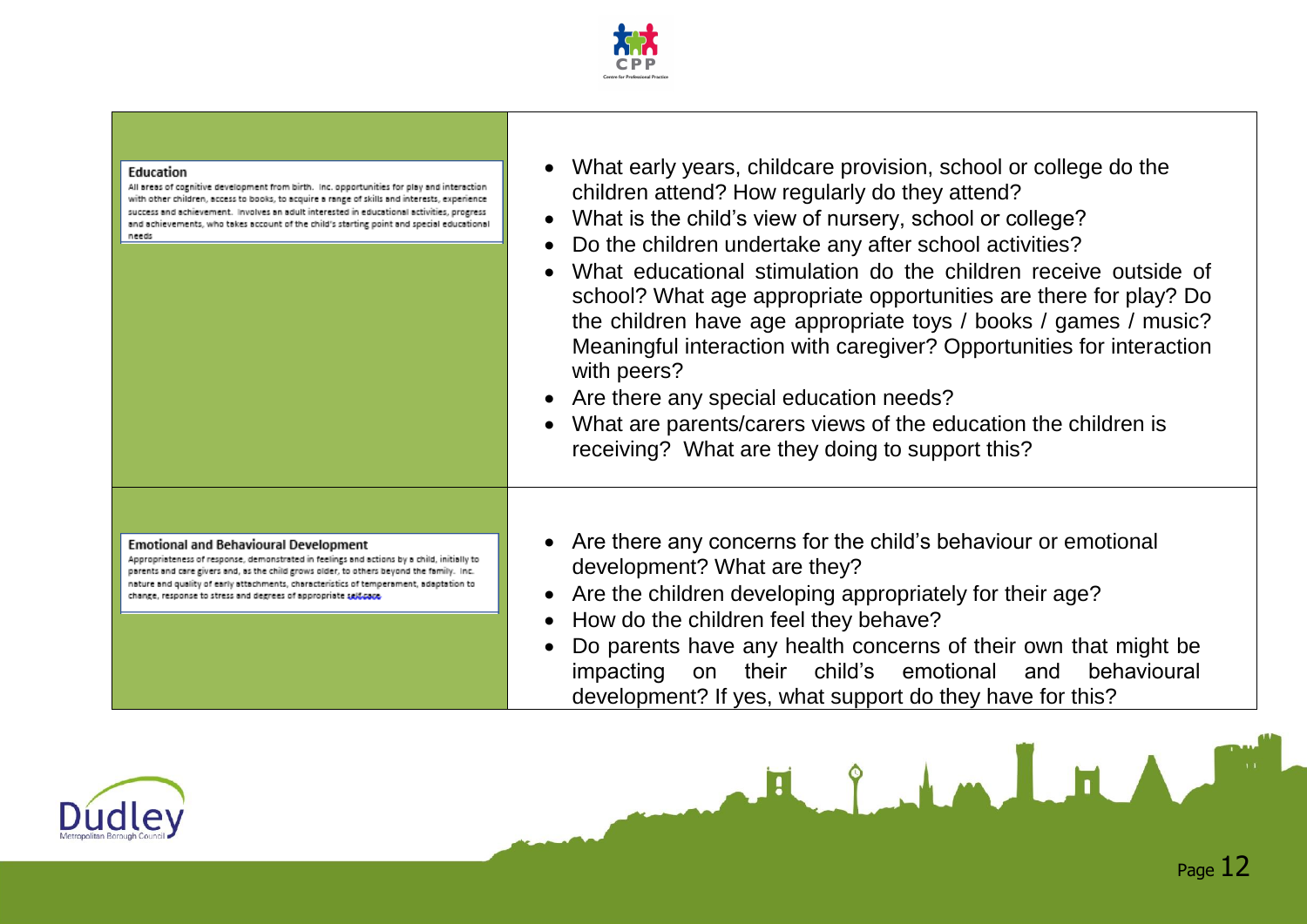

#### Identity

Child's growing sense of self as a separate and valued person. Inc. child's view of self and abilities, self image and self esteem, and having a positivity sense of individuality. Cultural identity, age, gender, sexuality and disability may contribute to this. Feelings of belonging and acceptance by family, peer group and wider society, Inc. other cultural groups.

- What ethnicity, culture and religion do the family identify themselves as? Do the children identify themselves differently?
- How does the child/voung person view themselves? Is their selfimage and self-esteem positive or negative? Why?
- Do parents have any specific views of their own identity

**Family and Social Relationships** 

Empethy and the capacity to place self in someone else's shoes. Inc. stable and affectionate relationship with parents or caregivers, good relationships with siblings, increasing importance of age appropriate friendships with peers and any other significant persons in the child's life and response of family to these relationships

- What is the child's view on the family relationships?
- What is the parents/carer's view of the family relationship?
- What is the child's relationship like with their parents?
- What are the sibling relationships like?
- Do the family socialise with extended family or friends?

H g Lm L H A

• Are they active in the community?

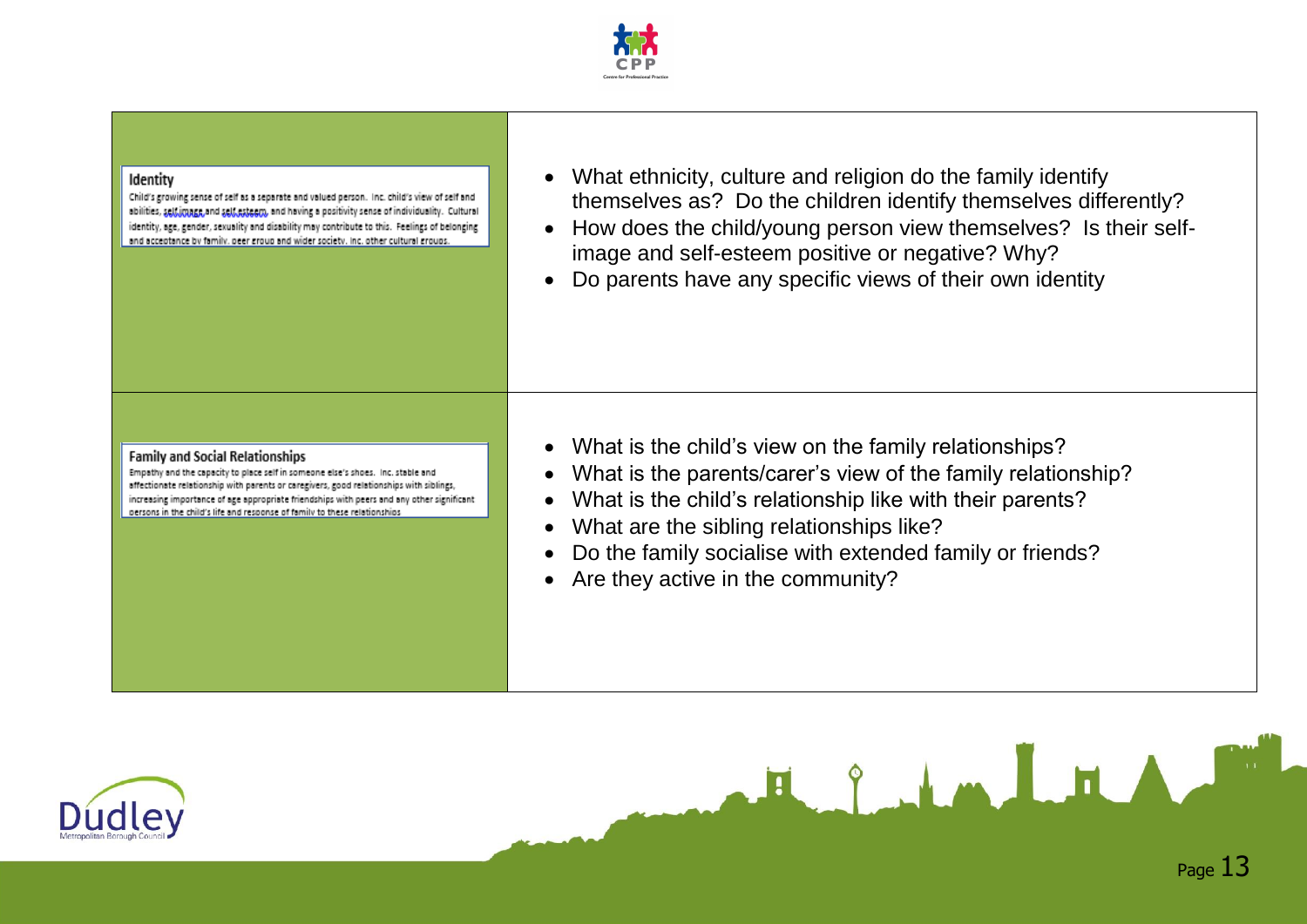

#### **Social Presentation**

Child's growing and understanding of the way in which appearance, behaviour, and any impairment are perceived by the outside world and the impression being created. Inc. appropriateness of dress for age, gender, culture, and religion, cleanliness and personal hygiene, availability of advice from parents/caregivers about presentation in different settings

#### Self-Care Skills

The acquisition by a child of practical, emotional and communication competences required for increasing independence. Inc. Early practical skills of dressing and feeding. opportunities to gain self-confidence and practical skills to undertake activities away from the family and independent living skills as older children. Inc. encouragement to acquire social impairment and other vulnerabilities, and on social circumstances affecting these in the development of self-care skills

- Are the children appropriately dressed?
- Are there any concerns in their physical presentation?
- Do the children have a view on their physical presentation?
- What do parents/carers do to ensure cleanliness? Personal hygiene is maintained?
- Are the children able to feed/wash/dress themselves? Are they of an age where they should be able to?
- Do the children have the ability to keep themselves safe indoors and outdoors, anticipate hazards? Be aware of strangers?

H & Lm LH

- Capacity to communicate to make needs known?
- What is the child's level of dependence / independence?



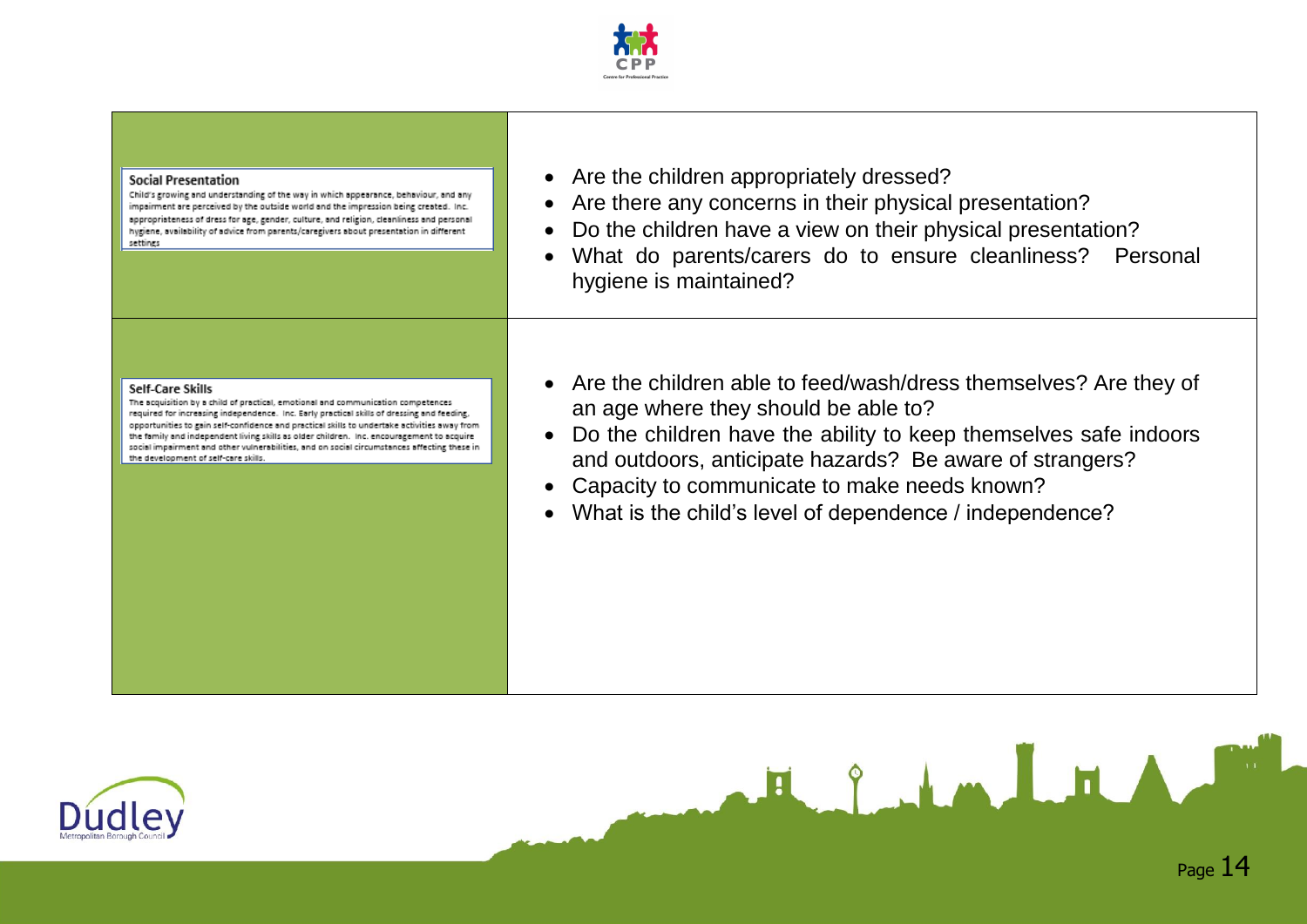

| <b>Parenting Capacity</b> |  |
|---------------------------|--|
|---------------------------|--|

(consider the use of GCP2 in addition to the Early Help Assessment)

#### **Basic Care**

Providing for the child's physical needs, and appropriate medical and dental care, includes provision of food, drink, warmth, shelter, clean and appropriate clothing and adequate personal hygiene

- Are the family in a routine to meet everyone's needs? Is this consistent?
- What is the routine of the children?
- Do the family have basic provisions for warmth, food, clothing and shelter
- What are parents/career's views of the needs of their children?
- What to the children feel that they need?

#### **Ensuring Safety**

Ensuring the child is adequately protected from harm or danger. Includes protection from simificant harm or danger, and from contact with unsafe adult's/and or children and from self-harm. Recognition of hazards and danger both in the home and elsewhere. Consider domestic abuse, parental alcohol or substance misuse, crime, anti-social behaviour

- What are parent/carer's able to recognize as a risk to themselves and the children?
- Does the home have appropriate safety equipment? I.e. stair gates if needed?
- Do the children feel safe in the home? At school?
- Do parents always know where their child is, what they are doing and who they are with?
- Is there any physical violence in the home? Who is involved?
- Has the child been harmed or exposed to harm? How? Effects?

E I HALLEA

• Can the parent identify a range of risks?

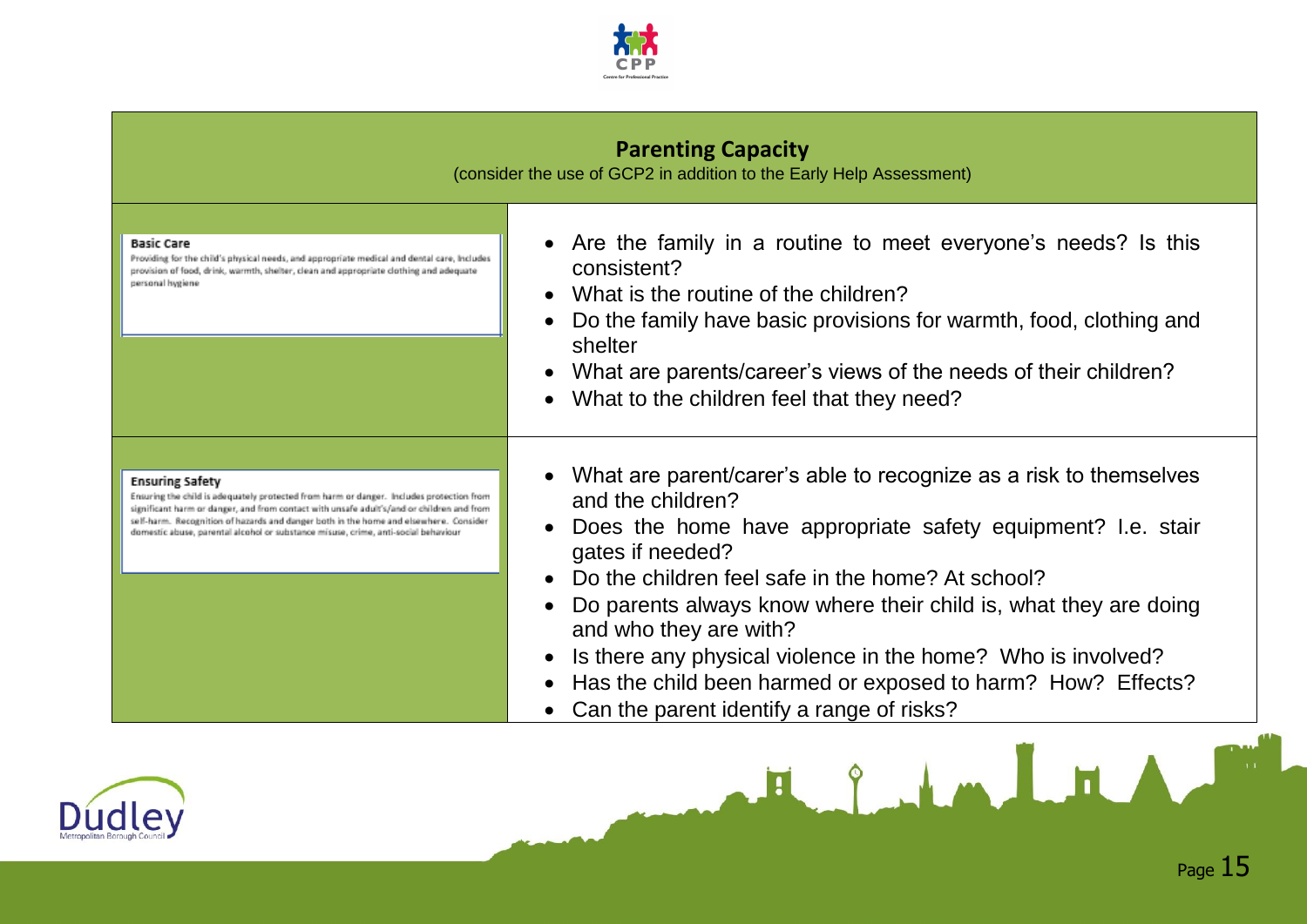

#### **Emotional Warmth**

Ensuring the child's emotional needs are met giving the child a sense of being specially valued and a positive sense of own racial cultural identity. Inc.'s ensuring the child's requirements for secure, stable, and affectionate relationships with significant adults with appropriate sensitivity and responsiveness to the child's needs. Appropriate physical contact. Comfort and cuddling sufficient to demonstrate warm regard, praise and encouragement

- How does the parent view the child?
- Is there are positive bond between them? What observations have been made to evidence this?
- How does the parent/carer react to the child's behaviour / achievements / needs?
- Are they able to demonstrate affection and reciprocation to the children?
- Does parent/carer speak positively about the children?

#### Stimulation

Promoting the child's learning and intellectual development through encouragement and cognitive stimulation and promoting social opportunities. Inc.'s. Facilitating the child's cognitive development and potential through interaction, communication, talking and responding to the child's language and questions, encouraging and joining the child's pay, and promoting educational opportunities. Enabling the child to success and ensuring school attendance or equivalent opportunity. Facilitating child to meet challenges of life

- What do parent/carers do to assist the child to explore age appropriately?
- What do parent/carers do to develop the child's curiosity and interest?
- Do parents/carers and children spend time together? What do they do?
- Do parents support children with their interests?
- Is the child accessing the targeted 15 hour free entitlement for 2 year olds or the universal 15 hour free entitlement to early education for all 3 and 4 year olds?

FL S LA LA

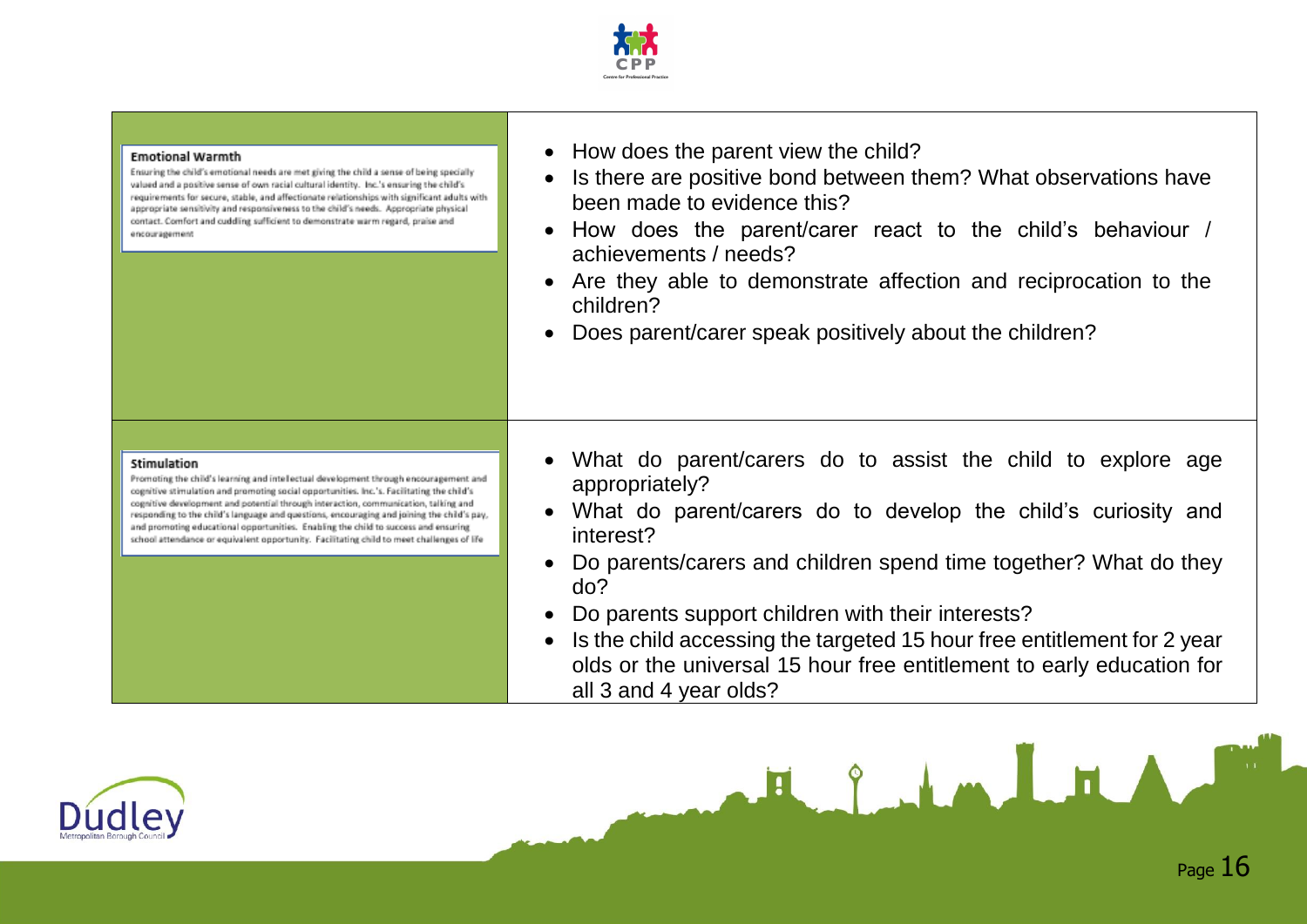

#### **Guidance and Boundaries**

Enabling the child to regulate their own emotions and behaviours. Demonstrating and modelling appropriate behaviour and control of emotions and interactions with others, guidance, setting boundaries to enable the child to develop and internal model of moral values and conscience, and appropriate social behaviour. Enable to help the child to grow into an autonomous adult, holding their own values, able to demonstrate appropriate behaviour with others rather than having to be dependant on rules outside of themselves. Inc. not over protecting children from exploratory and learning experiences. Inc. social problem solving, anger management, consideration for others. Effective discipline and shaping of behaviour

- Do parents/carers understand the need for guidance and boundaries?
- What guidance and boundaries are in place? Are they appropriate?
- Are parents/carers able to model appropriate behaviour / control of emotions?
- Is the child aided to regulate emotions and behaviour?
- What do the children think of boundaries in the home?

#### Stability

Provide a sufficient and stable family environment to enable a child to develop and maintain a secure attachment to the primary caregiver/s in order to ensure optimal development. Inc.'s ensuring secure attachments are not disrupted, providing consistency of emotional warmth over time and responding in a similar manner to the same behaviour. Parental responses change and develop according to child's developmental progress. In addition, ensuring children keep in contact with important family members and significant others. Has separation or divorce been a factor?

• In crisis situations does the parent work hard to maintain some consistency and manage their emotions in front of the children?

Fleith LEA

- Are the child's needs maintained regardless of family issues?
- Are the children in a stable home environment?
- Do the children have contact with a non-resident parent?

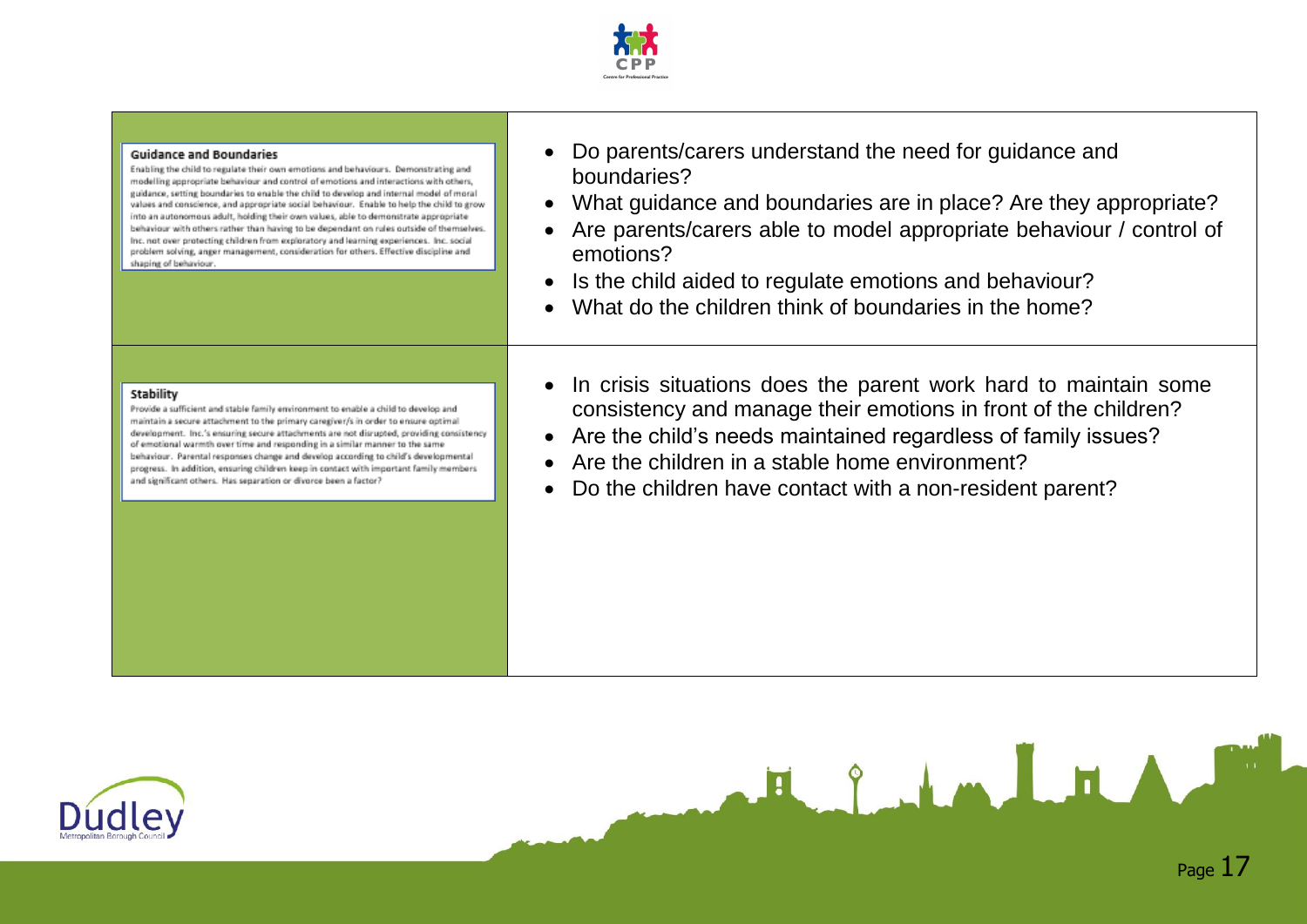

## **Family and Environment Factors**

#### **Community Resources**

All facilities and services in a neighbourhood, Inc. universal services of primary health care, day care and schools, places of worship, transport, shops and leisure activities. Inc.'s availability, accessibility and standard of resources and impact on the family, inc. disabled members

#### **Family's Social Integration**

Exploration of the wider context of the local neighbourhood and community and its impact on the child and parents. Inc.'s the degree of the family's integration or isolation. their peer groups. friendship and social networks and the importance attached to them. Is anti-social behaviour/neighbour/criminal behaviour experienced?

- Are the family aware of location of local Health and educational services?
- Do they know where to go in case of emergencies?
- Are the family aware of the location of local parks, transport and shops?
- Do parents know how to access the Family Information Service to access and receive information in order to make informed choices about early years or childcare provision including the free childcare entitlements?
- What are the family's relationships with neighbours?
- Do they attend community events?
- Are there any issues in the community? For example, anti social behaviour?

Egyhmlml

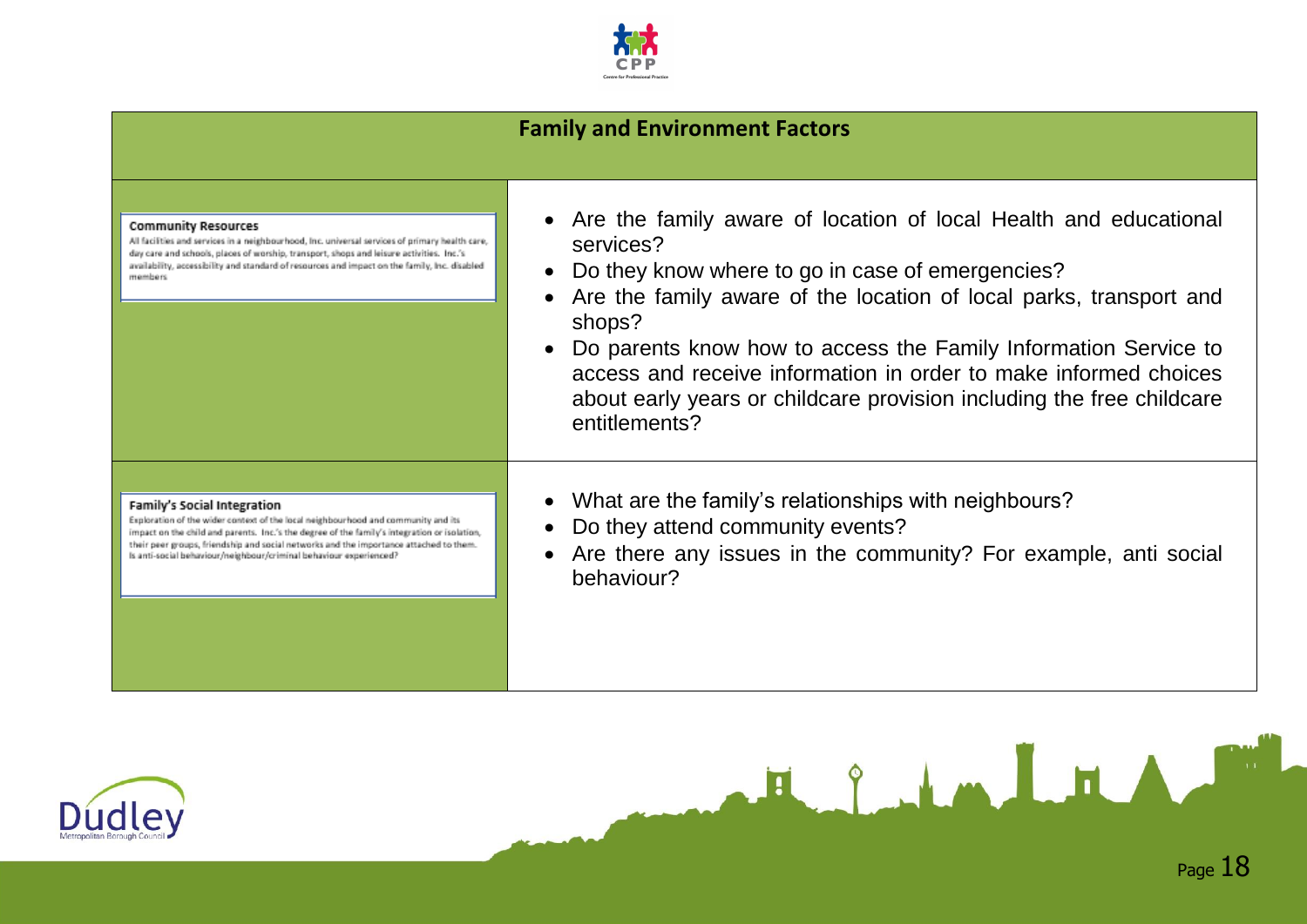

#### Income

Income available over a sustained period of time. Sufficiency of income to meet the family's needs. The way resources available to the family are used. Are there financial difficulties which affect the child? Is the family in receipt of all its benefit entitlements?: Universal Credit, Job Seekers Allowance, Employment Support Allowance, Incapacity Benefit, Income Support, Disability Living Allowance (for children under 16), Personal Independence Payment (PIP), Carers Allowance, Working Tax Credit, Child Benefit, Housing Benefit, Council Tax Benefit, No access to Public Funds. Other. Is debt a factor? Discuss utilise and other outgoings - has spending been prioritised? Is spending priortitised?

#### Employment

Who is working the household, their pattern of work and any changes? What impact does this have on the child? How is work or absence of work viewed by the family members? How does it affect their relationship with the child? Inc. children's experiences of work and its impact on them. Are there any education/training/literacy needs?

- Are the family able to budget their income and expenses?
- Where does their Income come from employment / benefits? If so, which ones?
- Housing staff may need more detailed information in this area.
- Who is working in the family? What is their work pattern?
- What is the impact of this on the family?
- Is there Unemployment? What is the impact on the parent and family?
- Are parents in any form of education?
- Are they entitled to the targeted additional 15 hour free entitlement (also known as 30 hours free childcare entitlement).

#### Housing

Does the family have safe, suitable accommodation for the foreseeable future? Are they tenants/lodgers/owner occupiers etc., and are their rent or mortgage payments up to date? Are they homeless or at risk of homelessness or have an unsettled housing history? Consider interior & exterior condition & basic amenities e.g. water, heating, sanitation, cooking facilities, sleeping arrangements and cleanliness, hygiene and safety and their impact on the child, is the home accessible/suitable for any disability needs in the family?

- Is the family home clean and meet the needs of the family?
- Are the basic utilities in working order i.e hot water / heating / gas / electricity / toilet?
- Furniture appropriate for family needs? i.e enough beds? What are the sleeping arrangements?

Eliminat

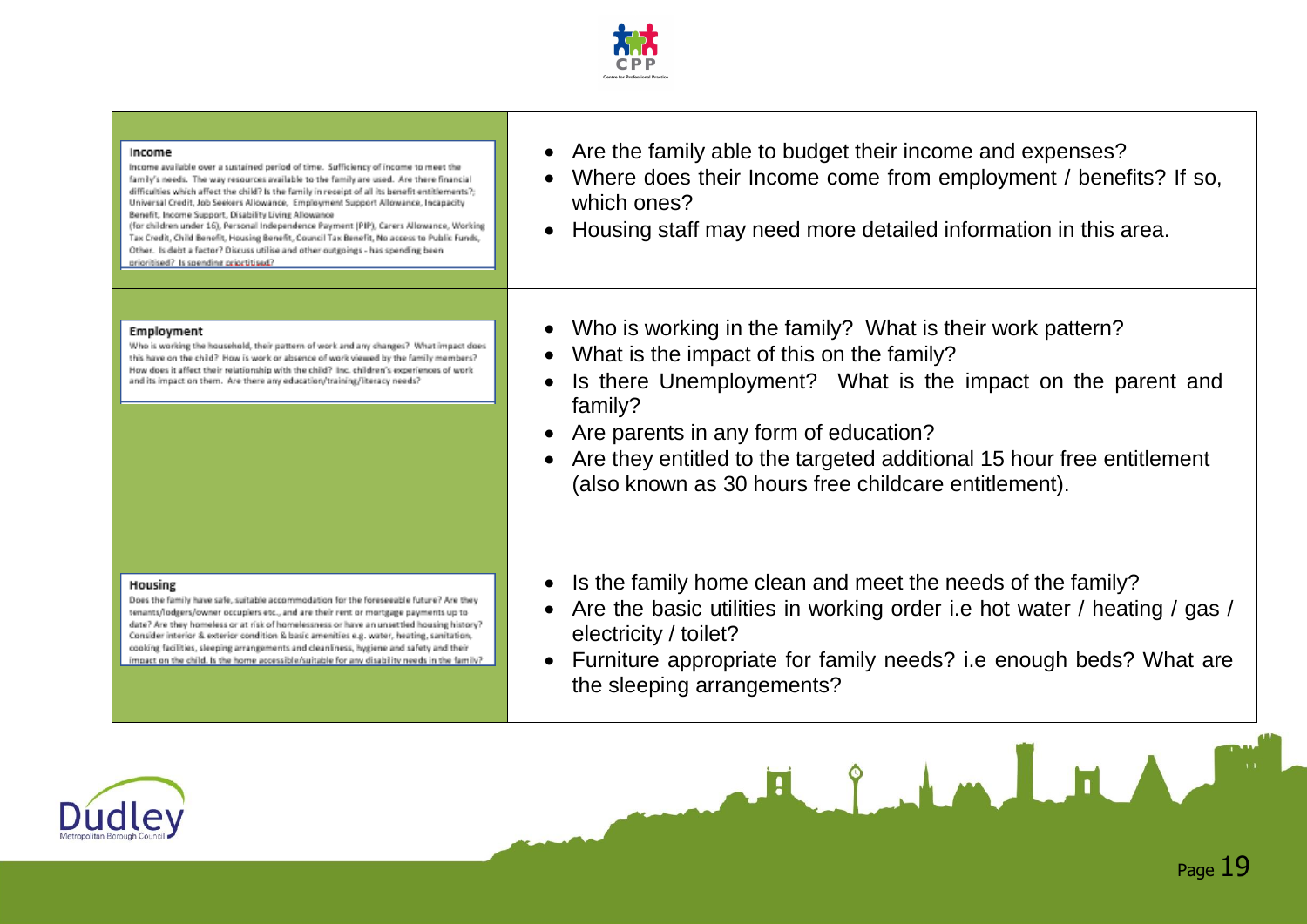

#### Wider Family

Who are considered to be members of the wider family by the child and parents? This includes related and non-related persons and absent wider family. What is their role and importance to the child and parents and in precisely what way? Are any wider family members in prison?

#### **Family History and Functioning**

Inc. genetic and psycho-social factors. Mental health and wellbeing. Family functioning is influenced by who is living in the household and how they are related to the child; significant changes in family/household composition; history of childhood experiences of parents, chronology of significant life events and their meaning to family members, nature of family functioning Inc. sibling relationships and its impact on the child; parental strengths and difficulties Inc. those of an absent parent; the relationship between senarated parent. Are any immediate family members in prison? Are there any issues with parent's physical health or substance abuse?

- Who is the wider family network? What contact do the family have with extended family?
- Are wider family members supportive / protective? Do any pose a risk?
- What are the children's views of their wider family?
- Who is the household? Related / not related?
- Who is absent? Why? Ongoing contact?
- What is the dynamic between the family members including siblings?
- Who provides support? Who provides protection?
- What is the nature of the parent's relationship?
- What is the current relationship of the parent's with their mother/father?

Herberton Lot Andrew

- Have there been any significant life events? Impact?
- What are the strengths within the family?



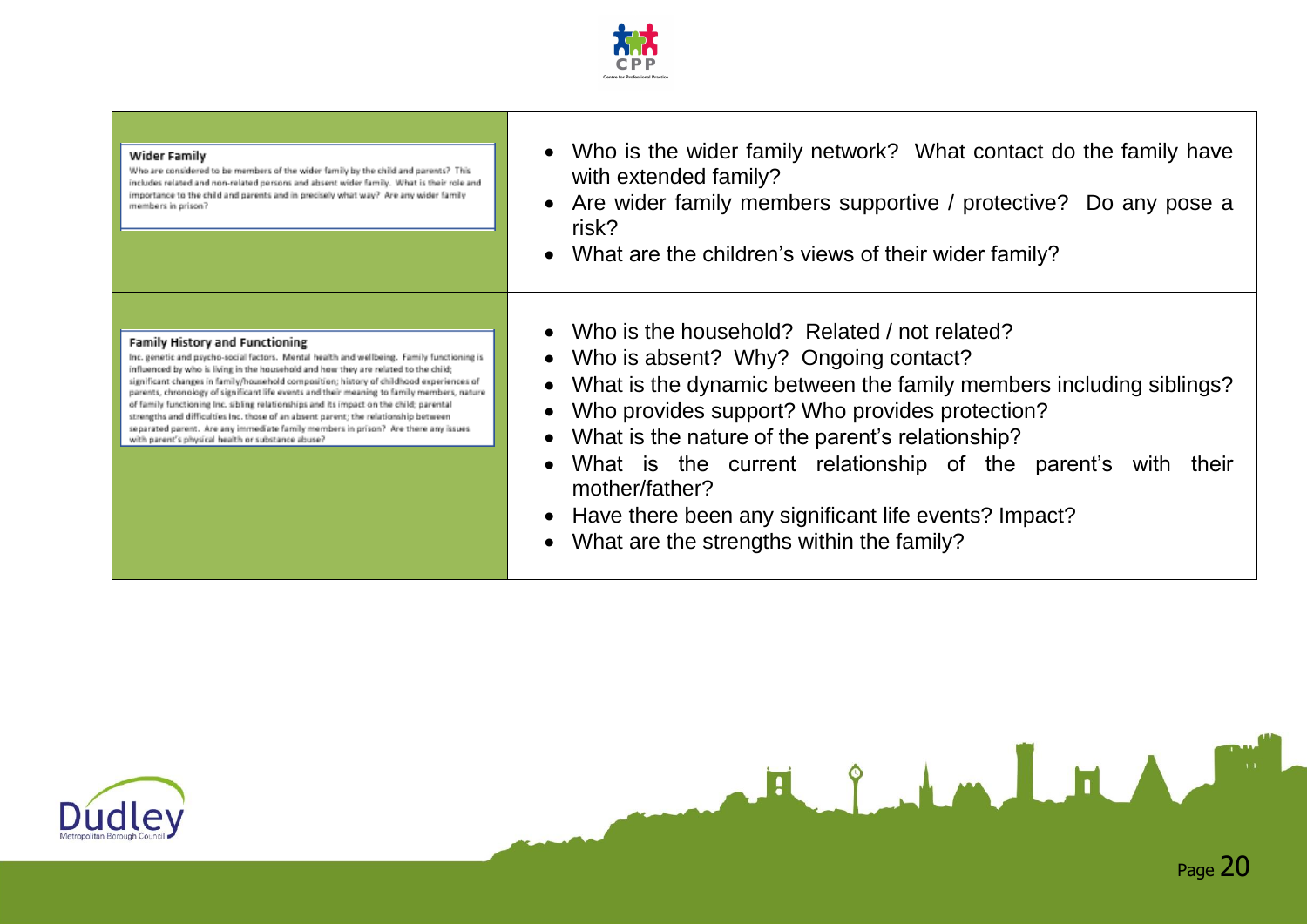

## **The Early Help Assessment Guidance:**

## **Completing Section 5:**

**Analysis and Recommendations:**

| Assessment<br>Framework                | Conclusion<br>(What impact do the areas of need have upon<br>the family?) | What needs to happen next? | Who needs to do this? | When does this<br>need to be<br>completed by? |
|----------------------------------------|---------------------------------------------------------------------------|----------------------------|-----------------------|-----------------------------------------------|
| Child's<br><b>Developmental Needs</b>  |                                                                           |                            |                       |                                               |
| <b>Parenting Capacity</b>              |                                                                           |                            |                       |                                               |
| Family and<br>Environmental<br>Factors |                                                                           |                            |                       |                                               |
|                                        |                                                                           |                            |                       |                                               |

- Using the 'what needs to change' boxes in the previous sections of the Early Help Assessment, put in your conclusions and identified tasks for each of the three categories. **Consider what impact the areas of need have upon the family.**
- Be clear in the 'what needs to happen next section' as this will form the plan moving forward. Also be mindful of considering who is best to undertake the actions identified and record when you think this should be completed by.
- **Make the planning SMART** Specific, Measureable, Achievable, Realistic and Timely.

Helen LHA

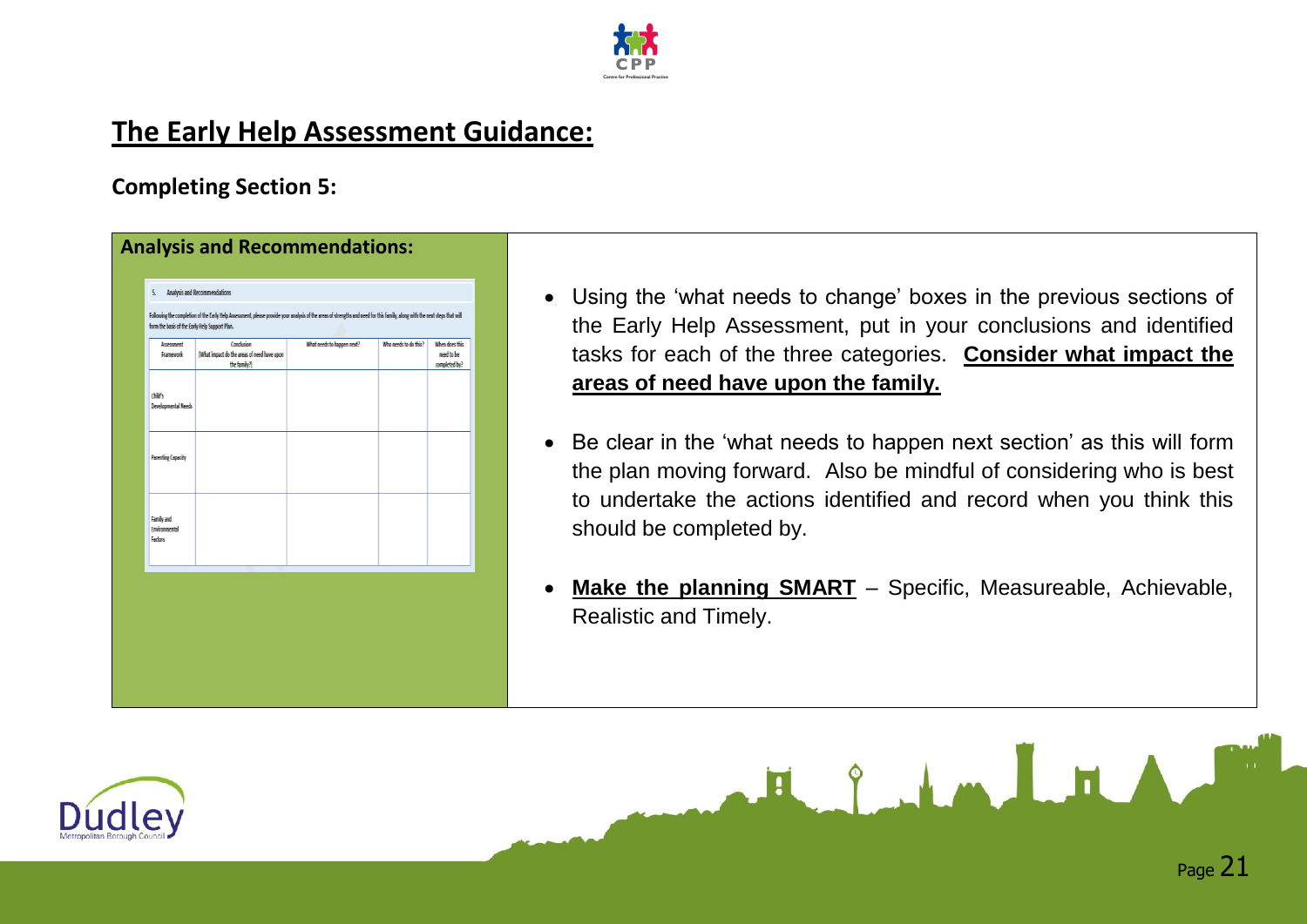





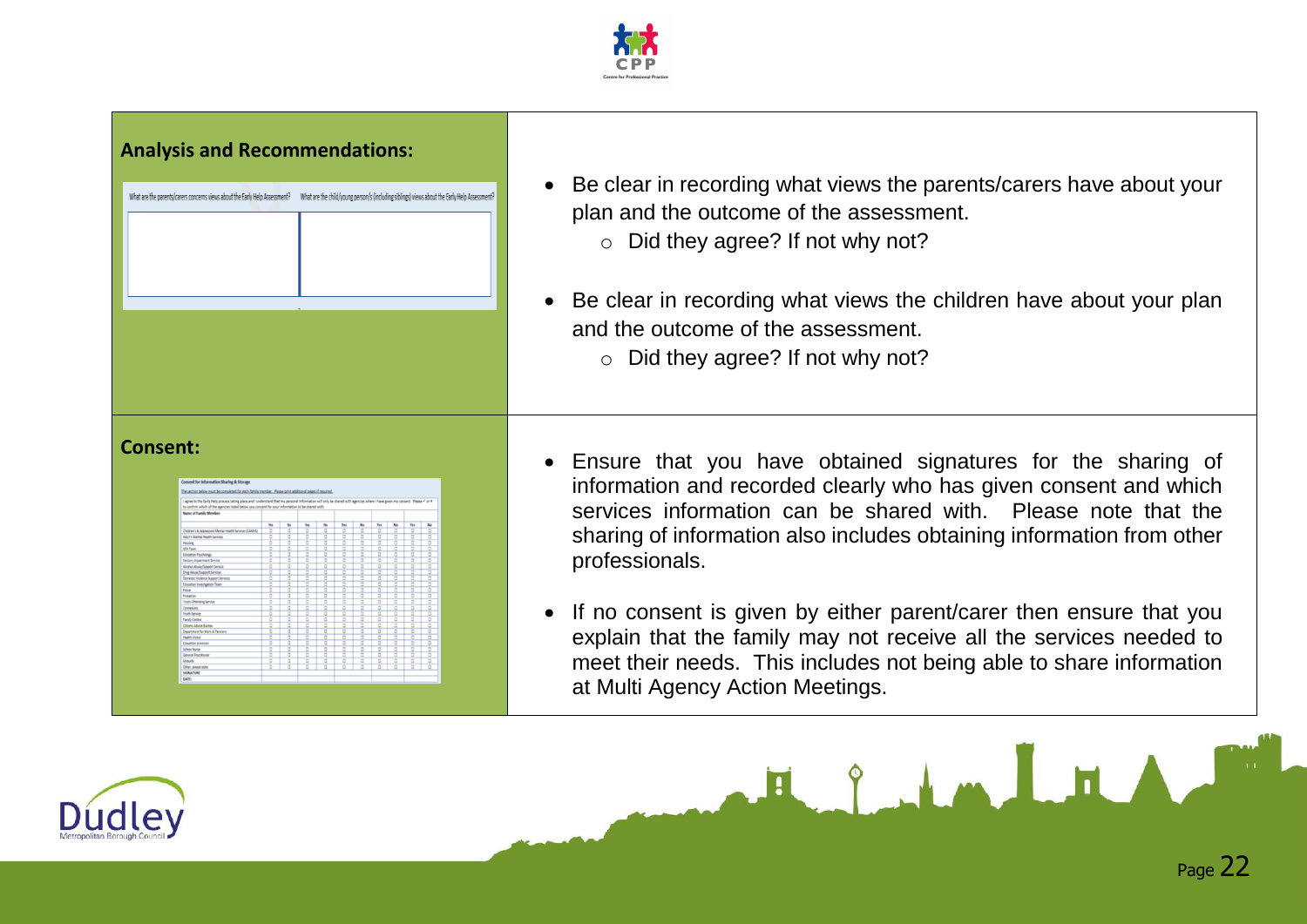

### **Consent:**

|                           | I understand and confirm the information that is recorded on this form is accurate, and that it will be stored and used for the purposes of providing support to: |  |
|---------------------------|-------------------------------------------------------------------------------------------------------------------------------------------------------------------|--|
| Parent/Carer              |                                                                                                                                                                   |  |
| Signature:<br>Print name: | Date:                                                                                                                                                             |  |
| Signature:<br>Print name: | Date:                                                                                                                                                             |  |
| Child/Young Person        |                                                                                                                                                                   |  |
| Signature:<br>Print name: | Date:                                                                                                                                                             |  |
| Signature:<br>Print name: | Date:                                                                                                                                                             |  |
| Signature:<br>Print name: | Date:                                                                                                                                                             |  |
| <b>Lead Professional</b>  |                                                                                                                                                                   |  |
| Signature:<br>Print name: | Date:                                                                                                                                                             |  |

- Consent should be signed by all household members who are aged 14 years and over.
- This must take into account an individual's capacity to give informed consent.